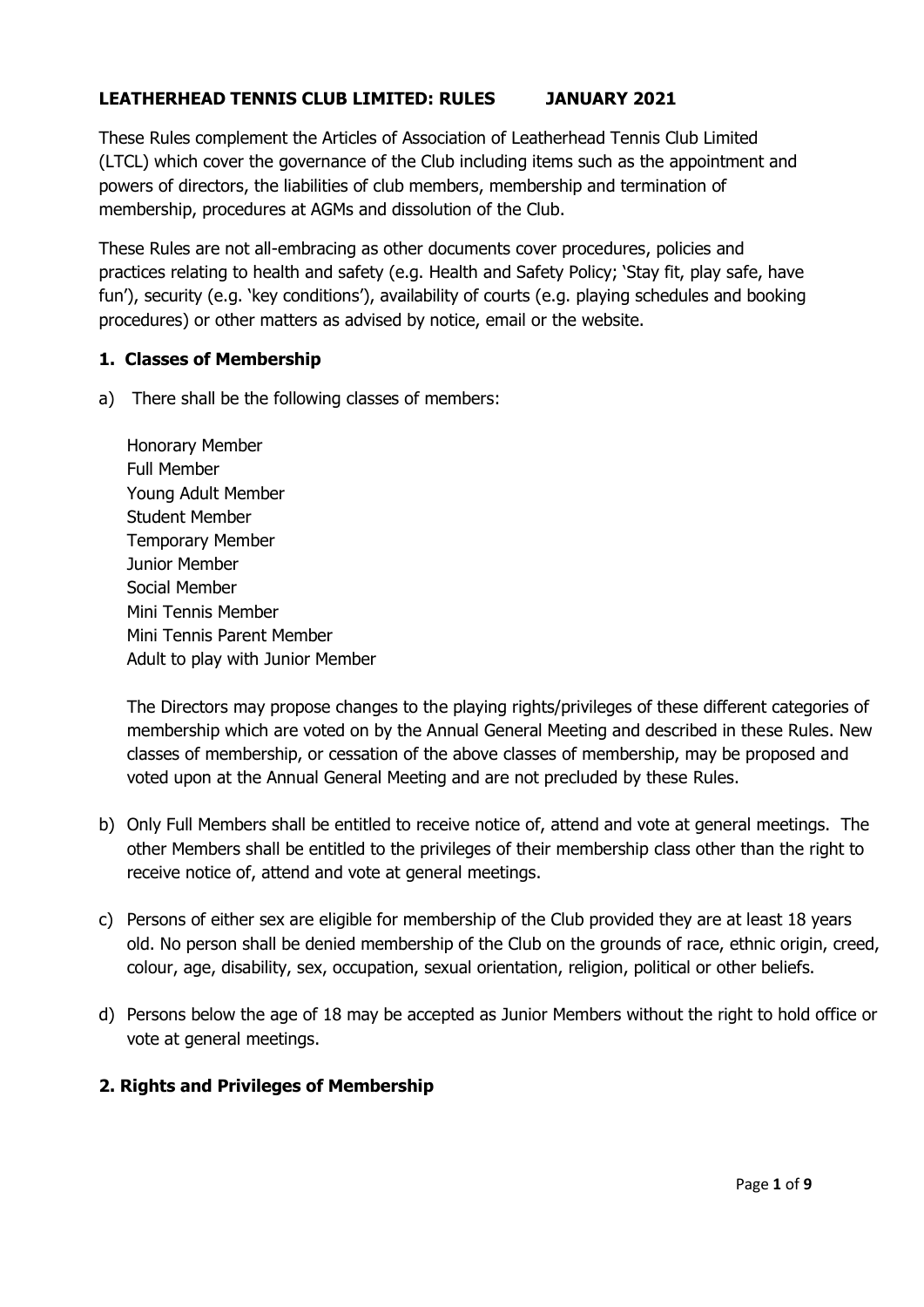- a) *Full Members:* have use of the clubhouse and tennis courts at all times, except as otherwise directed by the Club Committee. They have the right to vote at general meetings and to hold office, if elected.
- b) *Young Adult Members:* are age 25 or under on April 1 of the relevant membership year and do not qualify for Student Membership. They shall have the privileges of Full Members.
- c) *Student Members:* are over age 18 and under age 25 and in full time education on April 1 of the relevant membership year. They shall have the privileges of Full Members with the exception of voting rights.
- d) Temporary Members: are individuals moving into the area for a short period of time. They have the use of the clubhouse and tennis courts during their period of membership, except as otherwise directed by the committee. They have no right to vote or hold office or to take part in any tournament, except by invitation of the Club Committee.
- e) *Junior Members:* are under age 18 on April 1 of the relevant membership year. They are admitted at the discretion of the Club Committee and have the use of the courts at times determined by the Club Committee and noted in the clubhouse and/or on the website. They may not book courts after 7pm Monday to Thursday or before noon on Sunday mornings, but may have the use of them when not booked by adult members. Use of the clubhouse facilities are based on the applicable 'key conditions'. Junior members have no right to vote at general meetings or to hold office.
- f) Social Members: social membership shall be available to former playing members, spouses / partners and others who wish to be associated with activities arranged by the club. Social members are eligible to attend social functions and may represent the club in non-tennis competitions. They shall not have voting rights at AGM but may hold office, if elected. Social members may play tennis up to four times per year, without introduction by a playing member, on payment of the visitor's fee.
- g) Honorary Members: may be elected at General Meeting, for example to recognise individuals who have provided great service to the club and who are retiring from regular play or moving away from the area. Nominations for honorary membership must be proposed and seconded and forwarded to the Secretary not later than 28 days before the meeting at which the nomination is to be decided. They shall not have voting rights at AGM but may hold office, if elected.
- h) Adults to play with Junior Member: have the right to play tennis with their own junior member/s only, within the times permitted to Juniors. They shall not have voting rights at AGM but may hold office, if elected.
- i) Mini Tennis Members: must be under age 10 on the  $1<sup>st</sup>$  April in the year they join or renew their membership. Court usage is only with mini tennis balls and times of play are restricted to before 6pm Monday to Friday. Normal junior or adult balls may not be used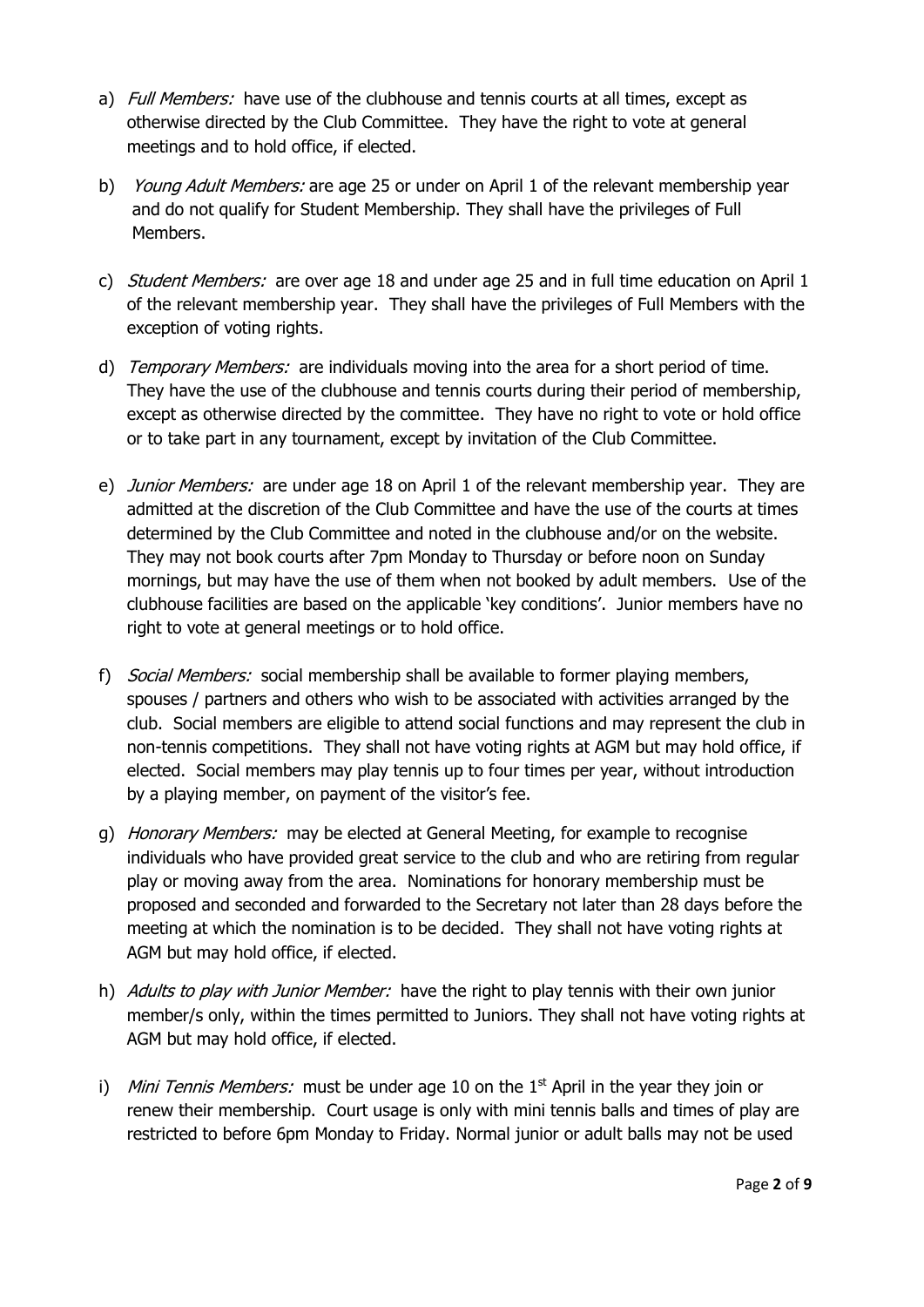by Mini Tennis players or their parents. Mini tennis members have no right to vote at general meetings or to hold office.

j) Mini Tennis Parent Members: have the right to play mini tennis with their own children, who must be mini tennis members. Court usage is only with mini tennis balls and times of play are restricted to before 6pm Monday to Friday. Normal junior or adult balls may not be used by Mini Tennis players or their parents. They shall not have voting rights at general meetings but may hold office, if elected.

### **3. Subscriptions**

- a) The entrance fee and annual subscription for each type of Member shall be determined from time to time by the full members at the Annual General Meeting provided that the Directors shall use their endeavours to ensure that the fees set by it do not preclude open membership of the Club. For all classes of membership, except Student and Temporary Members, the subscription covers the period determined by the Directors and approved by a General Meeting.
- b) The Members shall pay any entrance fee and annual subscription fees set by the Annual General Meeting from time to time.
- c) No candidate who has been elected a Member shall be entitled to the privileges of membership until he has paid the entrance fee (if any) and his first annual subscription.
- d) Any Member whose entrance fee or subscription is more than two months in arrears shall be deemed to have resigned his membership of the Club.

### **4. Use of Clubhouse and Grounds and Permitted Hours**

- a) Members and guests must take good care of the clubhouse and grounds. They must comply with the conditions relating to the issue of keys and ensure that club property is kept secure, especially when they are the last to leave. Parents and guardians must follow the Junior Access Policy.
- b) Members and guests are not permitted to stay in the Clubhouse beyond normal hours or overnight. Dogs are not permitted in the Clubhouse or grounds at any time.
- c) The Club is available for play between 8.00 and 22.00 on each day or at such other times or for such other periods as the Club Committee shall decide within the terms of the club's lease and planning consents. The Club's facilities shall be available to adult Members without discrimination.
- d) The permitted hours for the supply of intoxicating liquor and provision of regulated entertainment shall be as permitted by the Club's Club Premises Certificate. The permitted hours for the use of the floodlights are 16.00 – 22.00 hours or as amended by the local authority.
- Page **3** of **9** e) The Club agrees that all unlicensed and unregistered coaches and, so far as reasonably practicable, players and other persons using the facilities of the Club will be required, as a condition of such use, to agree to be bound by and subject to these rules, the rules and regulations of the relevant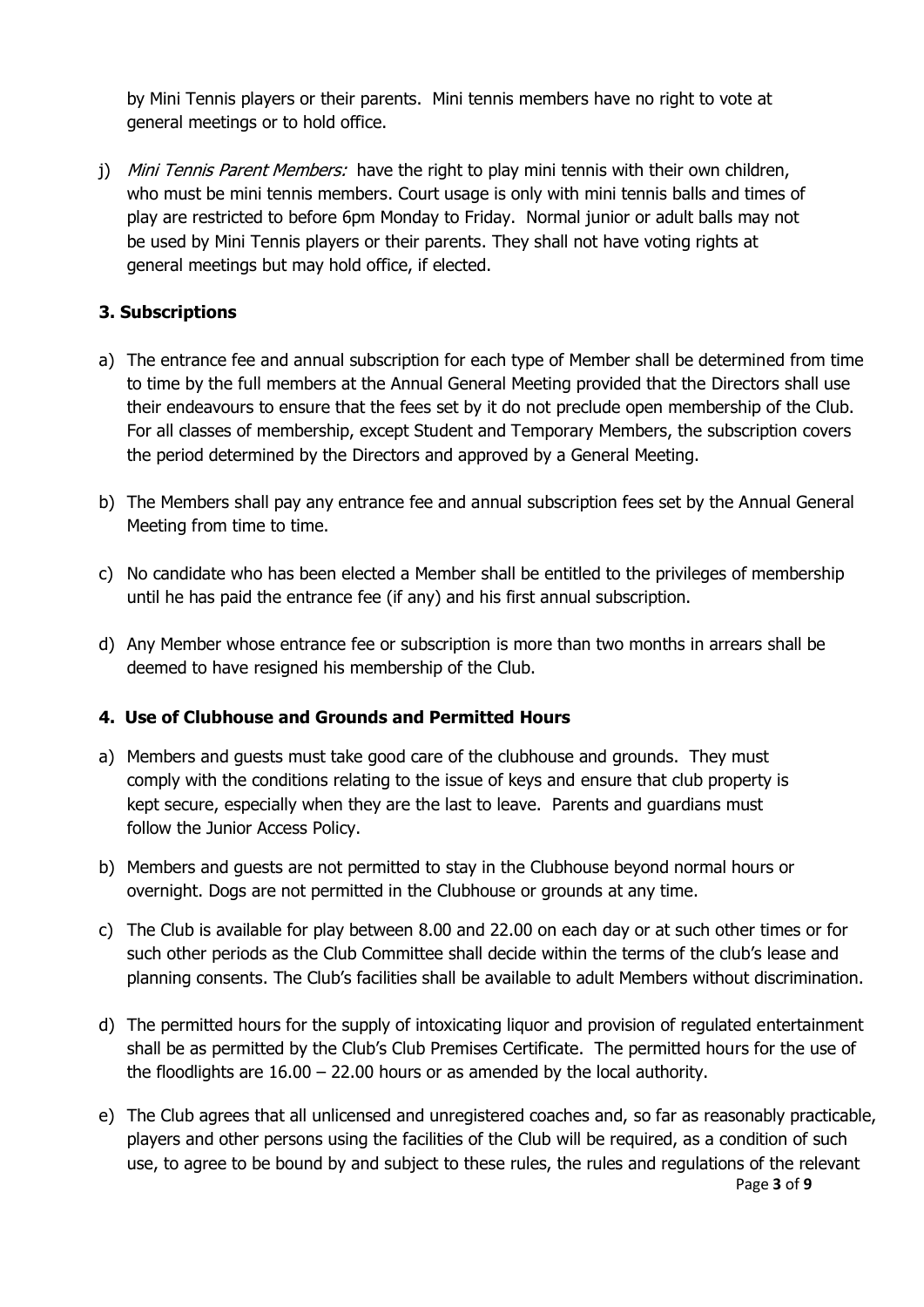CLTA, the LTA Rules and the LTA Disciplinary Code, such agreement to contain an express acknowledgement that the contracts (rights of Third Parties) Act 1999 applies and that the LTA and the CLTA can enforce any breach at its option and in its sole discretion.

# **5. Health and Safety**

- a) The club is strongly committed to promoting the well-being and safety of its members and other players and therefore develops, maintains and follows various policies and codes of practice, for example: Health and Safety Policy, Code of Practice for Parents and Guardians, Code of Practice for Young People.
- b) Club members have a duty to take reasonable care of their own health and safety and that of others who may be affected by what they do; to co-operate with the club on health and safety issues; to correctly use all equipment provided by the club; to not interfere with or misuse anything provided for their health, safety or welfare.
- c) The Club operates a Risk Assessment Policy to reduce the risk of accident, injury or other loss occurring on the Club's premises to members of all ages. Notwithstanding this, and in consideration of being permitted to use the Club's facilities, all Members agree to indemnify and hold harmless the Club in respect of any accident, injury or loss arising other than as a result of negligence.

# **6. Guests**

- a) Any Member may introduce guests to the Club, and any player, coach, other team representative, match official or spectator attending the Club's premises (by invitation of the Club) who is not a Member shall be a guest of the Club Committee, provided that no one whose application for membership has been declined or who has been expelled from the Club may be introduced as a guest.
- b) The Member introducing a guest must enter the name of the guest together with the name of the introducer in a book which must be kept on the Club's premises.
- c) No member may introduce more than three guests at any one time and no one may be admitted as a guest on more than six occasions in any calendar year.

# **7. The Club Committee**

- a) The Directors of Leatherhead Tennis Club Limited have delegated the day-to-day running of the Club to a Club Committee, consisting of:
	- the Chairman, the Secretary, the Treasurer and any other directors of LTCL (Ex-officio and elected in accordance with the Articles of Association)
	- other members who are elected as Club Committee members at the Annual General Meeting.

There will be not more than eleven members in total.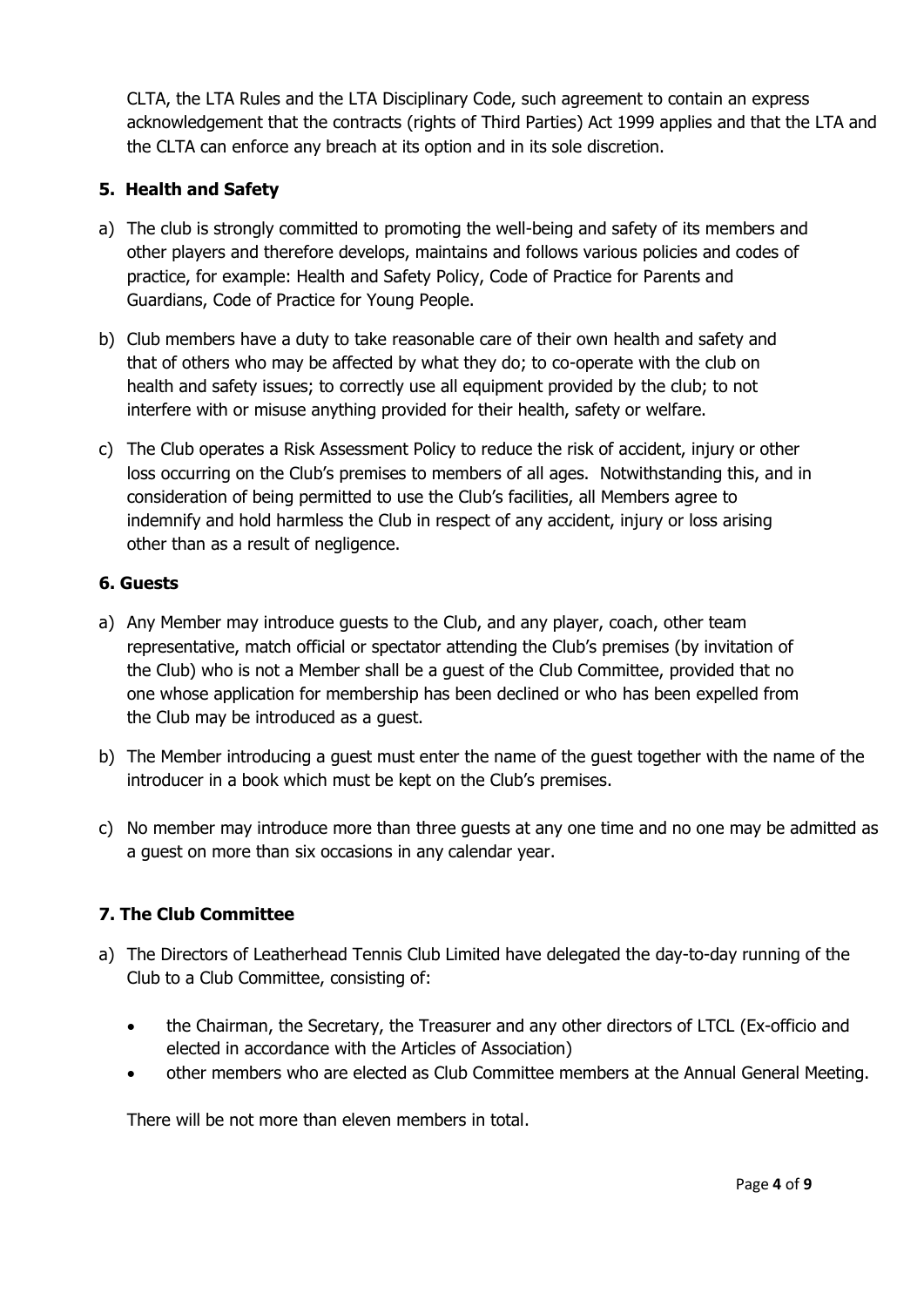- b) The members of the Club Committee may exercise the powers of the Club delegated to them by the directors for the purposes of the day-to-day running of the Club. In the event of disagreement between the Club Committee and the Board of Directors, the decisions of the Board of Directors as the body legally responsible for the running of club – must take precedence.
- c) Each member of the Club Committee must satisfy HMRC's fit and proper person test to be involved in the general control, management and administration of the Club and must declare that he is a fit and proper person prior to being elected.
- d) Each member of the Club Committee is required, as a condition of election or appointment, to agree to be bound by and subject to these rules, the rules and regulations of the relevant CLTA and the LTA rules and the LTA Disciplinary Code. Such agreement to contain an express acknowledgement that the Contracts (Rights of Third Parties) Act 1999 applies and that the LTA and the Club can enforce any breach at its option and in its sole discretion.
- e) The members of the Club Committee may delegate any of the powers that are conferred on them by these rules such person, or sub-committee, by such means (including power of attorney), to such extent, in relation to such matters and on such terms and conditions as they think fit. If the members of the Club Committee specify, any such delegation may authorize further delegation of member's powers. The members of the Club Committee may revoke any delegation or alter its terms and conditions.
- f) The Club Committee shall decide in its discretion how Members may be nominated to be members of the Management Committee and shall notify the Members accordingly.
- g) Any person nominated as a member of the Club Committee must be a member from an adult membership category.
- h) Members of the Club Committee shall be elected at the annual general meeting in each year, and subject to termination of office by resignation, removal or otherwise, remain in office until they or their successors are re-elected or elected (as the case may be) at the annual general meeting following their re-election or election (as the case may be).
- i) If there is only one candidate nominated to fill any particular Club Committee vacancy and that candidate has the support of the Club Committee, that candidate shall be declared elected unopposed for that particular vacancy at the next annual general meeting. If there is more than one candidate for any particular vacancy, or that candidate does not have the support of the Club Committee, there shall be an election at the annual general meeting for that position. In the event of a tie, the candidate to be elected shall (unless the candidates otherwise agree) be determined by lot.
- j) A member of the Club Committee shall be deemed to have vacated office if:
- he resigns his office by notice to the club; or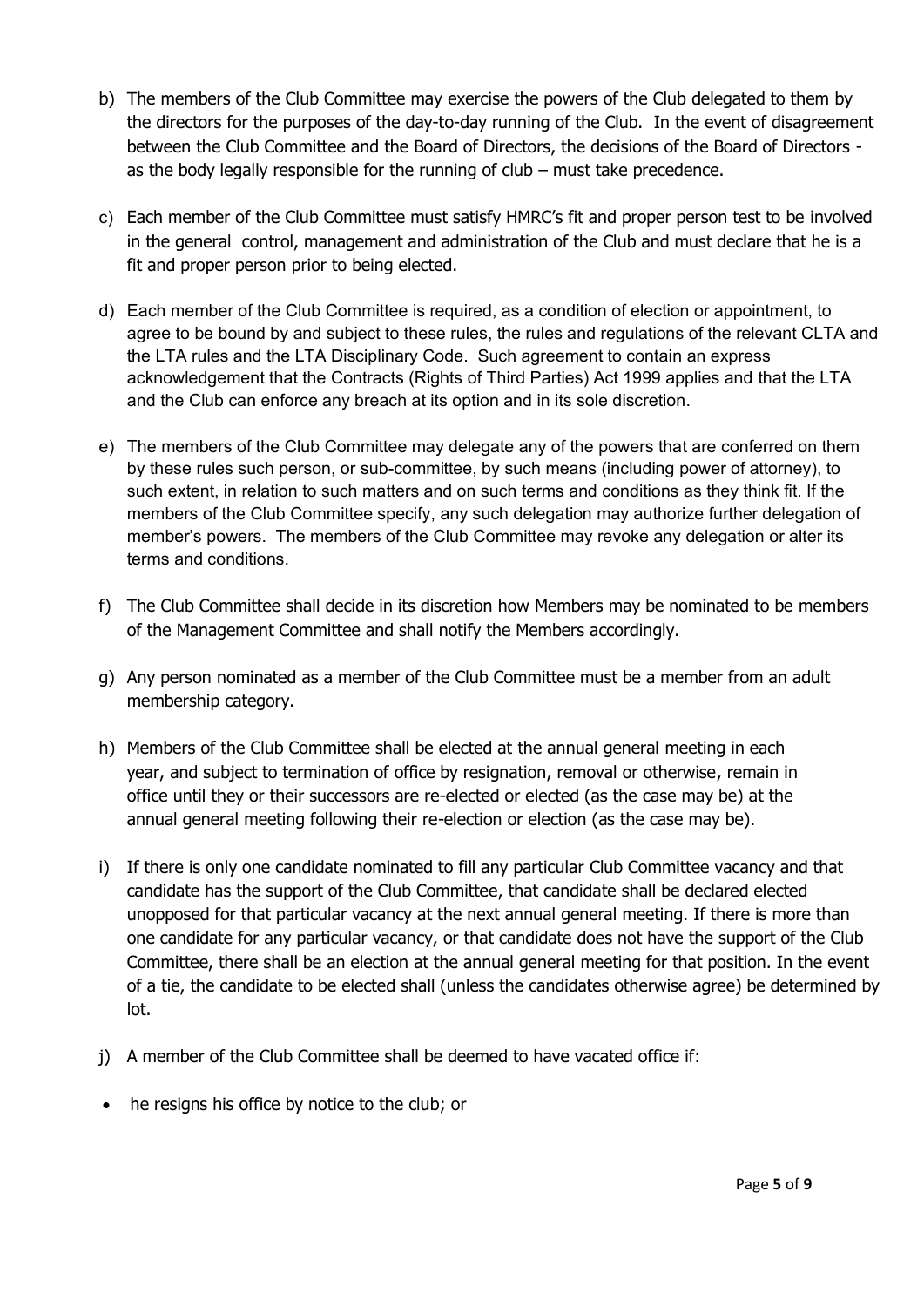- he shall without sufficient reason for more than three consecutive meetings of the Club Committee have been absent without permission of the Club Committee and the Club Committee resolves that his office be vacated; or
- he is suspended from holding office or from taking part in any activity relating to the administration or management of the Club by a decision of the CLTA or the LTA; or
- he is requested to resign by not less than two-thirds of the other Club Committee members acting together.
- k) The Club Committee may fill any vacancy that may occur and shall have the power to co-opt up to three members on a temporary basis. Members appointed to fill a vacancy or co-opted to the committee shall retire at the next Annual General Meeting but shall be eligible for election.
- l) Any person accepting election or nomination to the Club Committee who has any financial interest in the game must, before such election or nomination, state in writing to the Club all such interests. Failure to do so will lead to automatic disqualification from Club Committee. The Club Committee has the right to veto such an election if, in its opinion, it is not in the best interests of the Club.

## **8 Proceedings of the Management Committee**

- a) Club Committee meetings shall be held as often as the Club Committee thinks fit provided that there shall not be less than three meetings each year. The quorum for such meetings shall be five. The Chairman and the Secretary shall have discretion to call emergency meetings of the Club Committee if they consider it to be in the interests of the Club. The Secretary shall give all the members of the Club Committee not less than seven days' notice of a meeting. Minutes / records of decisions shall be taken and retained for an appropriate time.
- b) The Chairman shall be the chairman of the Club Committee. Unless he is unwilling to do so, the Chairman shall preside at every meeting of the Club Committee at which he is present. But if there is no person holding that office, or if the Chairman is unwilling to preside or is not present within five minutes after the time appointed for the meeting, the members of the Club Committee present may appoint one of their number to be chairman of the meeting.
- c) Decisions of the Club Committee shall be made by a simple majority and in the event of an equality of votes the Chairman (or the acting chairman of that meeting) shall have a casting or additional vote.
- d) The Club Committee may from time to time appoint from among its number such sub-committees as it considers necessary and may delegate to them such of the powers and duties of the Club Committee as the Club Committee may determine. All sub-committees shall periodically report their proceedings to the Club Committee and shall conduct their business in accordance with the directions of the Club Committee. Provisions for the operation of any bar sub-committee are covered by Section 14.
- e) The Club Committee shall be responsible for the day-to-day running of the Club, as delegated by the Directors, shall have power to enter into contracts for the purposes of the Club on behalf of all the Members.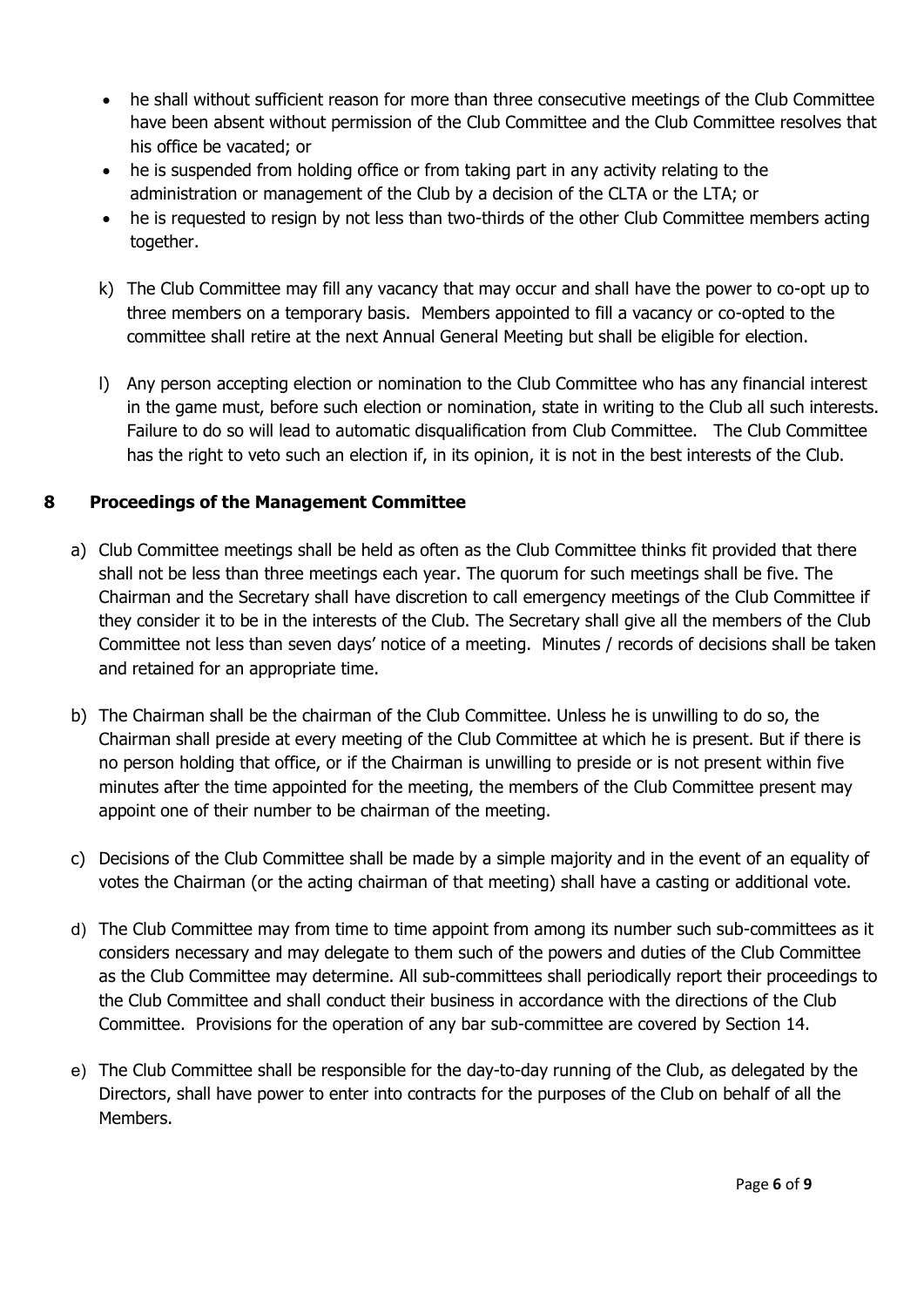f) Every member of the Club Committee, employee or agent of the Club shall be indemnified by the Club and the Club Committee shall pay all costs, losses and expenses which any such member of the Club Committee, Trustee, employee or agent may incur or for which he may become liable by reason of any contract entered into or act or thing done by him in good faith as such member of the Club Committee, Trustee, employee or agent in accordance with the instructions of the Club Committee or of a general meeting of the Club or otherwise in the discharge of his duties. The Club Committee may give to any member of the Club Committee, Trustee, employee or agent of the Club who has incurred or may be about to incur any liability at the request of or for the benefit of the Club such security by way of indemnity as may seem expedient. This clause does not authorise any indemnity which would be prohibited or rendered void by any provision of The Companies Act 2006 or by any other provision of law.

### **9. Annual General Meetings and other Meetings**

The provisions covering AGMs and other meetings are set out in the Articles of Association.

### **10. Purchase and supply of liquor**

- a) Purchase for the Club and supply by the Club of intoxicating liquor must be in the absolute discretion of the Club Committee or a sub-committee of not less than four Members being Members over the age of 18 and appointed for that purpose by the Club Committee.
- b) If any member of the sub-committee for any reason ceases to be a Member, he automatically ceases to be a member of the sub-committee, and another member of the Club Committee must be appointed in his place.
- c) The Club Committee or sub-committee must not in any way be restricted in freedom of purchase.
- d) No one may at any time receive at the expense of the Club or any Member any commission, percentage or similar payment on or with reference to purchases of intoxicating liquor by the Club.
- e) No one may directly or indirectly derive any pecuniary benefit from the supply of intoxicating liquor by or on behalf of the Club to Members or guests apart from any benefit accruing to the Club as a whole and apart also from any benefit which a person derives indirectly by reason of the supply giving rise to or contributing to a general gain from the carrying on of the Club.
- f) In accordance with the Club Premises Certificate issued under the Licensing Act 2003 and any successor legislation, nothing in any of the Articles of Association or the Rules shall permit admission of any person to any form of membership of the Club until at least a period of two days has elapsed between their application for membership and their admission.

## **11. Application of surplus funds, finances and borrowing**

 $a)$  The Club is a non-profit making organisation. Subject to Article 48 (Dissolution), the income and property of the Club shall be applied only in furtherance of the objects of the Club and no part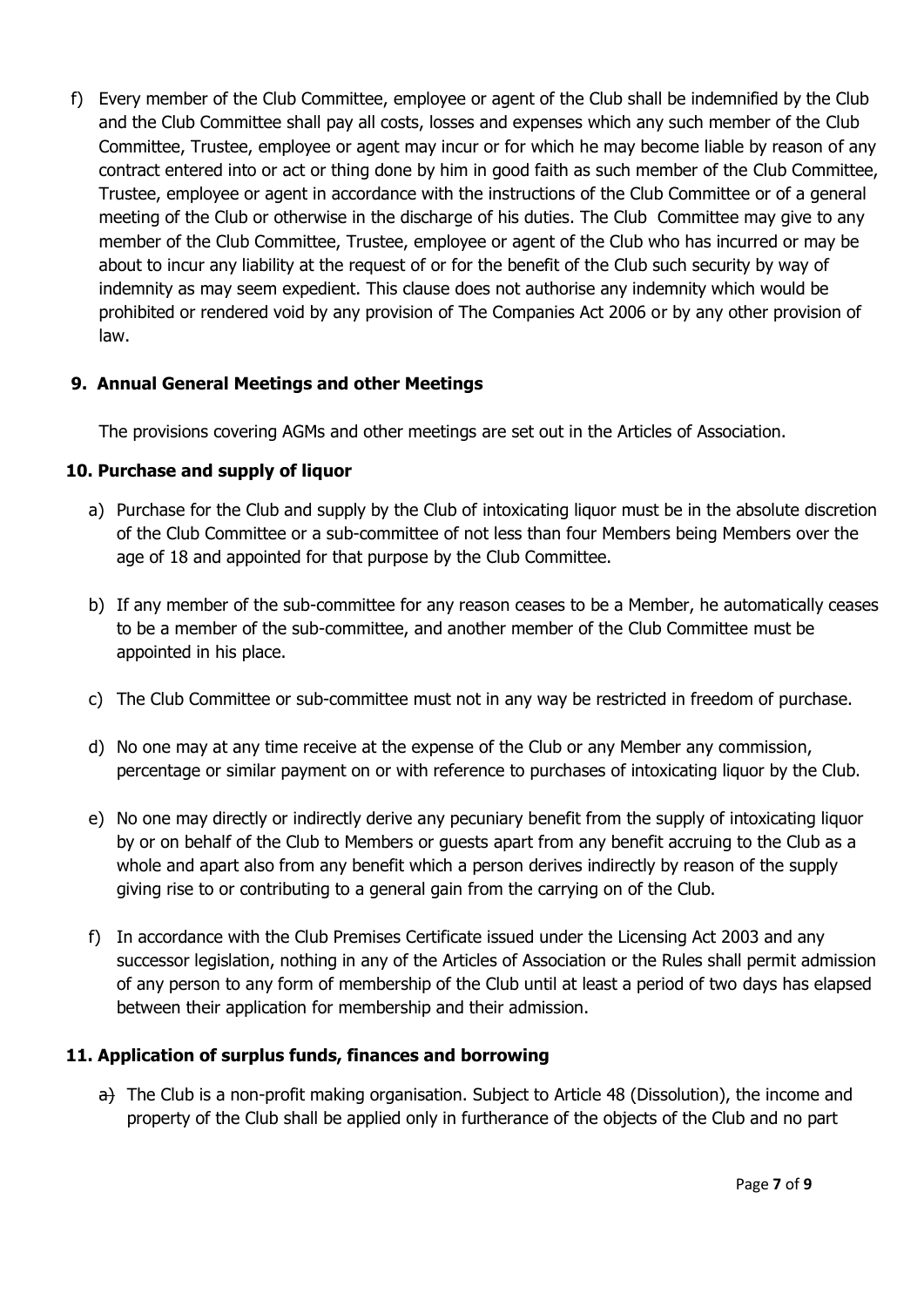thereof shall be paid by way of bonus, dividend or profit or transferred, directly or indirectly to any Member.

- b) Nothing in Clause 10.a shall prevent the Club from entering into an agreement with a member for the supply by him to the Club of goods or services or for his employment by the Club, provided that such arrangements are approved by the Club Committee (without the member being present) and are agreed with the member on an arm's length basis.
- c) No Member shall be paid a salary, bonus, fee or other remuneration for playing for the Club.
- d) All moneys payable to the Club shall be received by the persons authorised by the Club Committee to receive such moneys and shall be deposited in a bank account in the name of the Club. No sum shall be drawn from that account except by cheque signed by two of the Directors. Any moneys not required for immediate use may be invested as the Club Committee in its discretion thinks fit. Cheques drawn on a deposit account shall be signed by two Directors.
- e) The Board of Directors shall have power to authorise the payment of remuneration and expenses to any officer, member of the Club Committee, Member or employee of the Club and to any other person or persons for services rendered to the Club.
- f) The financial transactions of the Club shall be recorded by the Treasurer in such manner as the Board of Directors thinks fit.
- g) Full accounts of the financial affairs of the Club shall be prepared each year. A report on these accounts shall be prepared by an independent person. The accounts must be made available to every Member when notice concerning the annual general meeting is given.
- h) The Board of Directors may borrow a maximum total amount of £10,000 on behalf of the Club for the purposes of the Club from time to time at its own discretion and with the sanction of a general meeting any further money above that sum.
- i) When so borrowing, the Board of Directors shall have power to raise in any way any sum or sums of money and to raise the repayment of any sum or sums of money in such manner on such terms and conditions as it thinks fit provided that in the event that the repayment of any sum or sums is to be secured (in particular by mortgage of or charge upon, or by the issue of debentures charged upon all or any part of the property of the Club) the grant of such security must be approved by the Club's voting members at a general meeting.
- j) The Club Committee shall have no power to pledge the personal liability of any Member for repayment of any sums so borrowed.

### **12. Alteration of Rules**

a) These Rules may be altered by resolution at an annual or extraordinary general meeting provided that the resolution shall not be passed unless carried by a majority of at least two-thirds of the